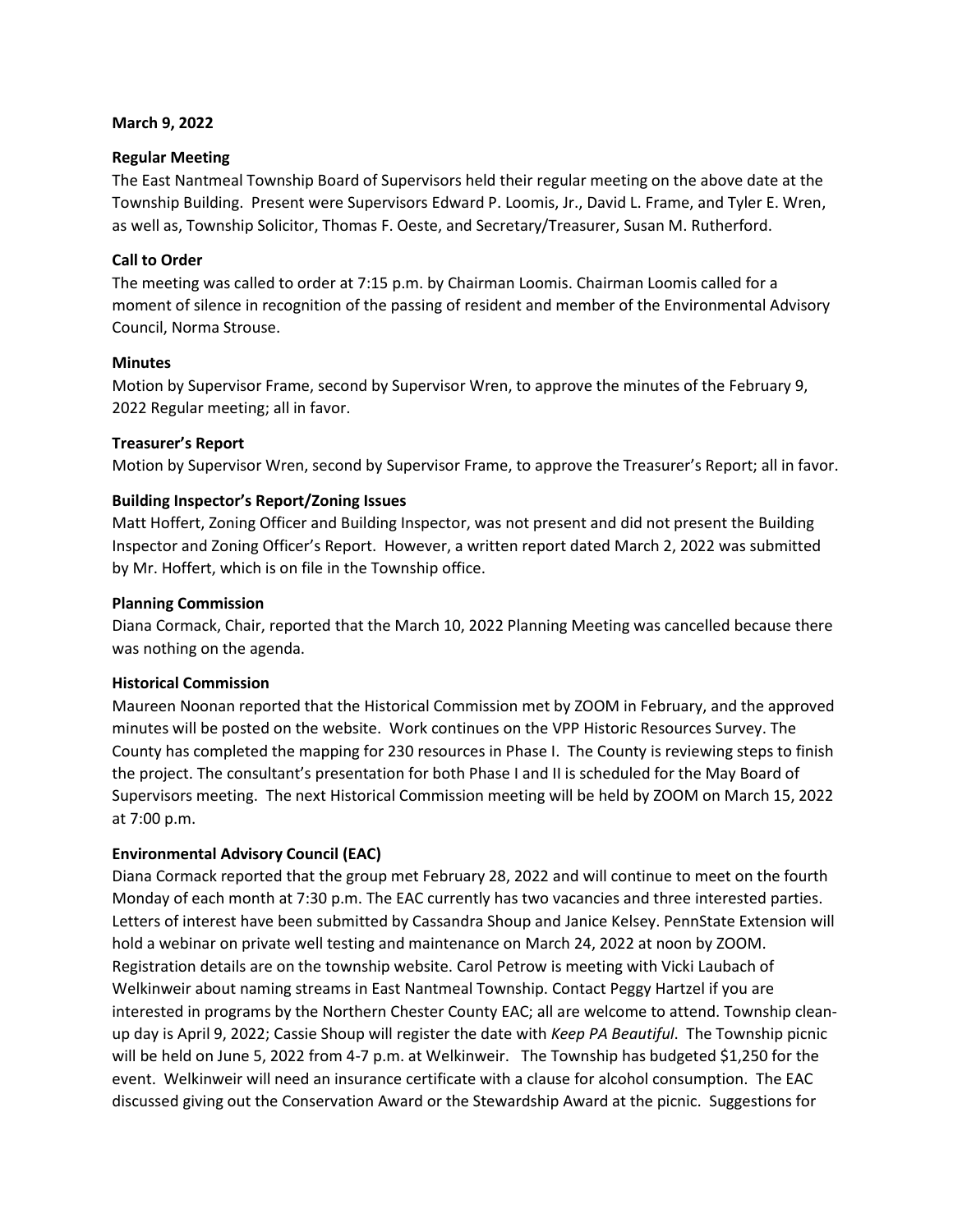putting easements on their property were: The Bentley Family, Gordon Watson and Milne. Solar Cities was suggested for the Stewardship Award. The event will be marketed using flyers, signs, and the township website. The next meeting is scheduled for March 28, 2022 at 7:30 p.m.

# **Ordinance Review Committee**

Supervisor Wren reported the committee met March 1, 2022 and reviewed the zoning code. The committee identified new ordinances that were not previously presented to the Supervisors. The next meeting is April 5, 2022 at 7:00 p.m.

# **Public Meeting Announcements**

- 1. Planning Commission March 10, 2022 @ 7:30 p.m. CANCELLED
- 2. Historical Commission March 15, 2022 @ 7:00 p.m. by ZOOM
- 3. Zoning Hearing Board Hearing March 24, 2022 @ 7:00 p.m.
- 4. Environmental Advisory Council March 28, 2022 @ 7:30 p.m.
- 5. Ordinance Review Committee April 5, 2022 @ 7:00 p.m.
- 6. Board of Supervisors April 13, 2022 @ 7:00 p.m.

# **Subdivisions/Land Development in Review**

Chester Springs Investments, LLC **–** 3121 Horseshoe Trail – Date to Act April 13, 2022 The Zoning Hearing Board hearing is scheduled March 24, 2022 at 7:00 p.m. Motion by Chairman Loomis to approve the 90-day extension for completion of the Land Development Plan and consideration of the sewage planning module to July 12, 2022, as requested by Chester Springs Investments. The motion was seconded by Supervisor Frame; all in favor.

# **Correspondence**

None

# **Old Business**

# Camphill School – Review of Amended Master Plan

Peter Cokonis of Site Engineers and Guy Alma of The Camphill School presented drawings of the Master Plan of Camphill School and a sketch plan of the proposed Craft House addition. The drawings reflected updated calculations for the proposed addition. Solicitor Oeste said the project would not be exempt from a Land Development review and suggested they apply for both the Land Development and Building Permits simultaneously and ask for waivers for items that are not applicable to the project.

# **New Business**

Motion by Chairman Loomis, second by Supervisor Frame, to appoint Cassandra Shoup to the Environmental Advisory Council, serving for the longest remaining term [2022]; all in favor.

# **Public Comment**

Supervisor Wren stated that the Keene conservation project is in the works.

# **Payment of Bills**

Motion by Supervisor Wren, second by Supervisor Frame, to pay bills presented, in the amount of \$10,812.55, from the General Fund and \$12,798.32 from the Open Space Fund; all in favor.